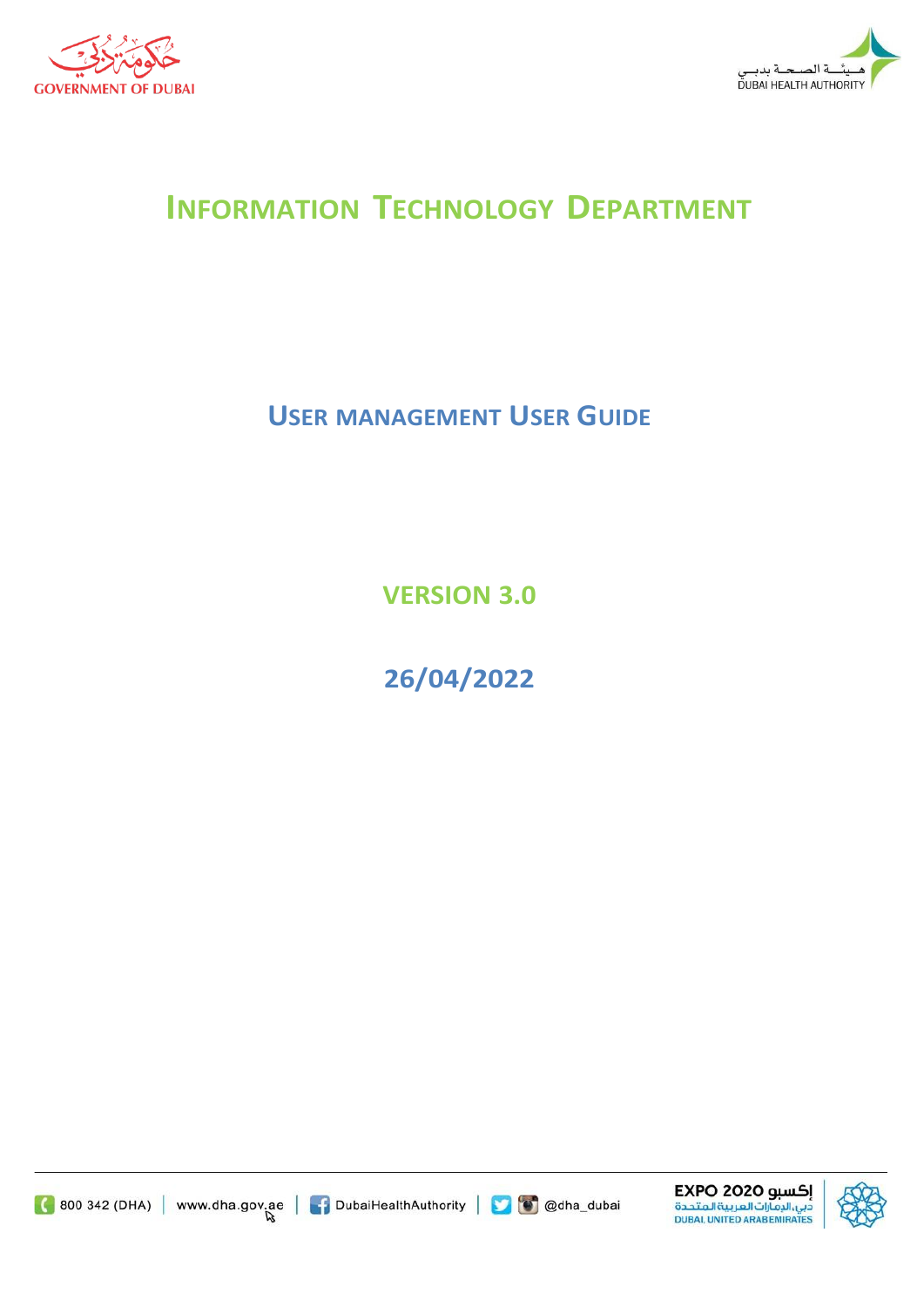



### Contents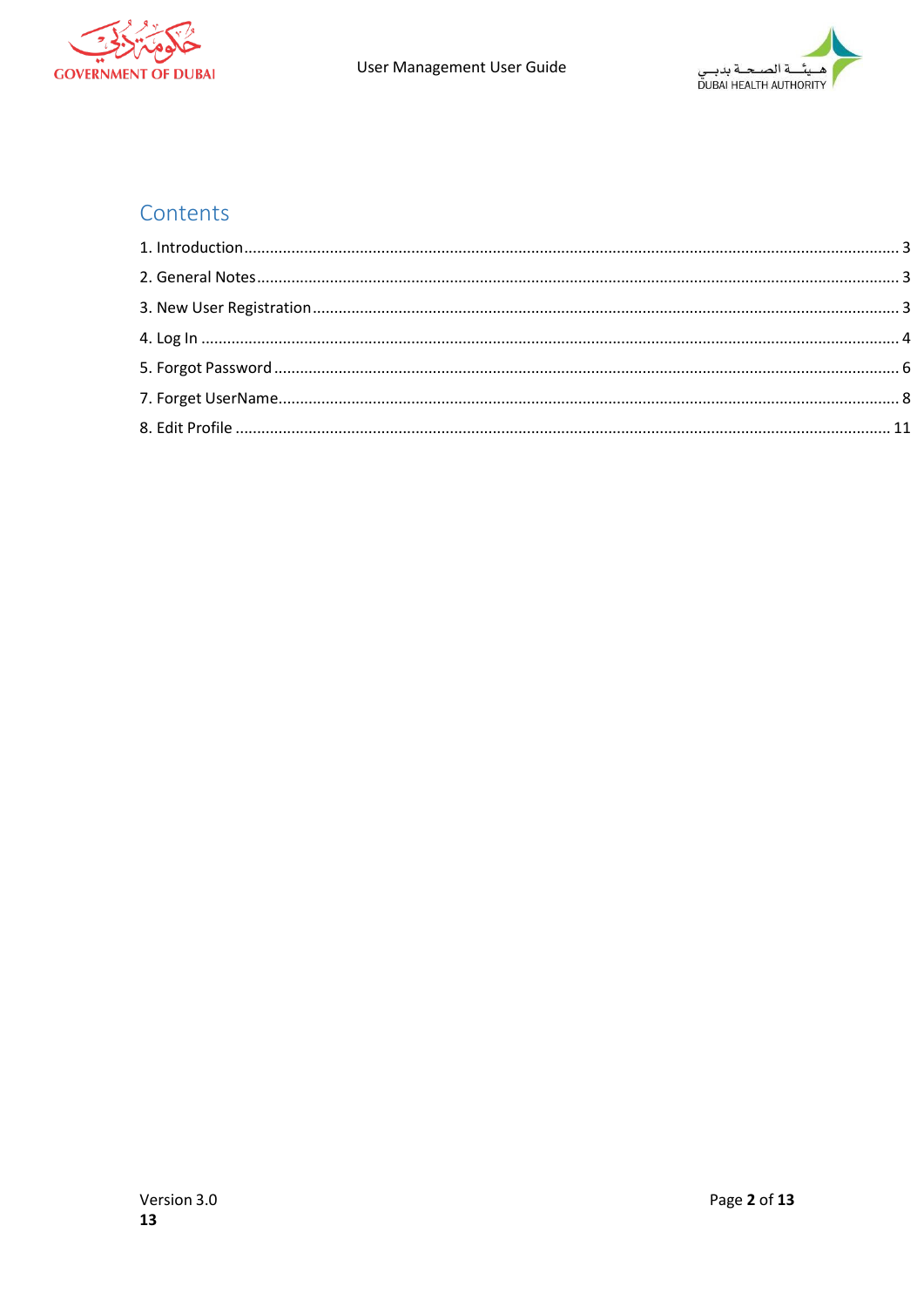



#### <span id="page-2-0"></span>1. Introduction

This document guides you how to manage your user account.

#### <span id="page-2-1"></span>2. General Notes

Following are general notes that you need to know and understand before using the system:

- In all forms \* means mandatory field
- While using the system and filling any application, detailed error messages (in red) will be shown if required explaining the error for you and the solution
- Payment process is done through Dubai eGovernment ePay Gateway.

#### <span id="page-2-2"></span>3. New User Registration

- Go to <https://services.dha.gov.ae/eservices/dhaweb/Default.aspx>
- Choose one of following options:
	- Click "**Register**" tab
	- Enter a "*Username*" between 5 to 30 characters and contains only English characters (Aa – Zz). May containonly  $'$   $\angle$  and  $'$   $\angle$  as special character
	- Please select a password that meets all of the following criteria: It should be between 8 to 20 Characters; Must contain at least one alphabet, one numeric character (0-9)

.Allowed special characters ( $@!$  # $\$$  ^  $*$   $\_$ .).Please do notinclude username in the password. Please note you cannot use 5 last previous passwords.

- Re-enter the password in "*Confirm Password*" field
- Enter your "*E-Mail*" address
- Enter "*First Name*", "*Middle Name*" & "*Last Name*" as per your passport.
- Select "*Nationality*" from the dropdown
- Click "**Register**"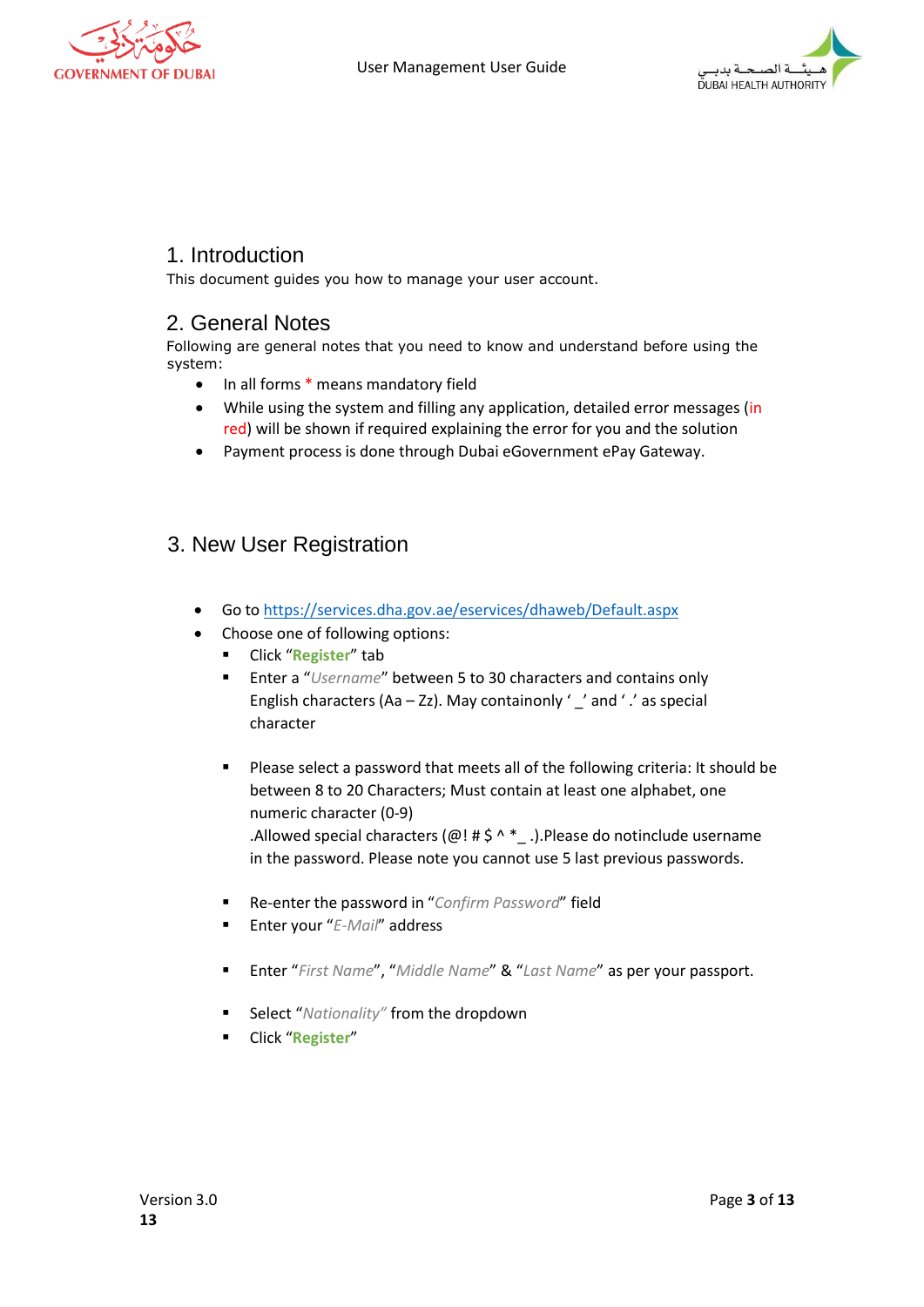



#### <span id="page-3-0"></span>4. Log In

- Go to <https://services.dha.gov.ae/eservices/dhaweb/Default.aspx>
- Choose one of following options:
	- o DHA Account
		- Enter "*User Name*" and "*Password*"
		- Click "**Login**"

#### o LOGIN WITH UAE Pass:

■ Click on 'Login with UAE PASS' → "Login using Emirates ID, email, orphone eg. 971500000000 "

| dubai.ae                               |                                                                                                                                                                                                                                                                      | $Q$ SEARCH<br>$\Box$ Print<br>عرب (∰<br>$\partial\Phi$ Accessibility $\vee$<br>oc Share                                  |
|----------------------------------------|----------------------------------------------------------------------------------------------------------------------------------------------------------------------------------------------------------------------------------------------------------------------|--------------------------------------------------------------------------------------------------------------------------|
| ੭<br>ABOUT DHA                         | <b>GOVERNMENT OF DURAL</b>                                                                                                                                                                                                                                           | لصبحنة بدبنى<br>DURAL HEALTH AUTHORIT                                                                                    |
| 厚<br>DHA FACILITIES                    | <b>DHA Single Sign On</b>                                                                                                                                                                                                                                            | ৣ<br>DHA Account<br>Register                                                                                             |
| छु<br>SERVICES                         | Welcome! You have reached to DHA single sign-on page. The single sign-on page allows you to access many DHA<br>eServices with one user account.<br>If you currently don't have a single sign-on account with the DHA, then click Register New Account to create one. | <b>DHA Username</b><br><b>READ</b>                                                                                       |
| Ę<br>LICENSING /<br>REGULATIONS<br>门   | DHA single sign-on account allows you to login and use the services as an individual or a corporate.<br>For help please use the user manual below                                                                                                                    | Password<br>$\frac{1}{2}$                                                                                                |
| HEALTH<br>INSURANCE                    | <sup> </sup><br><b>DHA User Manual</b><br>业                                                                                                                                                                                                                          | Forgot Password OR Forgot Username<br>LOGIN                                                                              |
| **<br>COVID-19                         |                                                                                                                                                                                                                                                                      | OR                                                                                                                       |
| תד<br>⋿<br>DATA / MEDICAL<br>EDUCATION |                                                                                                                                                                                                                                                                      | LOGIN WITH UAE PASS                                                                                                      |
| 侗<br><b>MEDIA CENTER</b>               | WE ARE HERE FOR YOU<br>bout DHA<br><b>800 342 (DHA)</b><br><b>Contact Us</b>                                                                                                                                                                                         | <b>FOLLOW US</b><br>$\Box$ ASK DHA<br>$\begin{array}{ccccc}\n\circ & \circ & \circ & \circ & \circ & \circ\n\end{array}$ |

*Figure 4.a DHA login screen*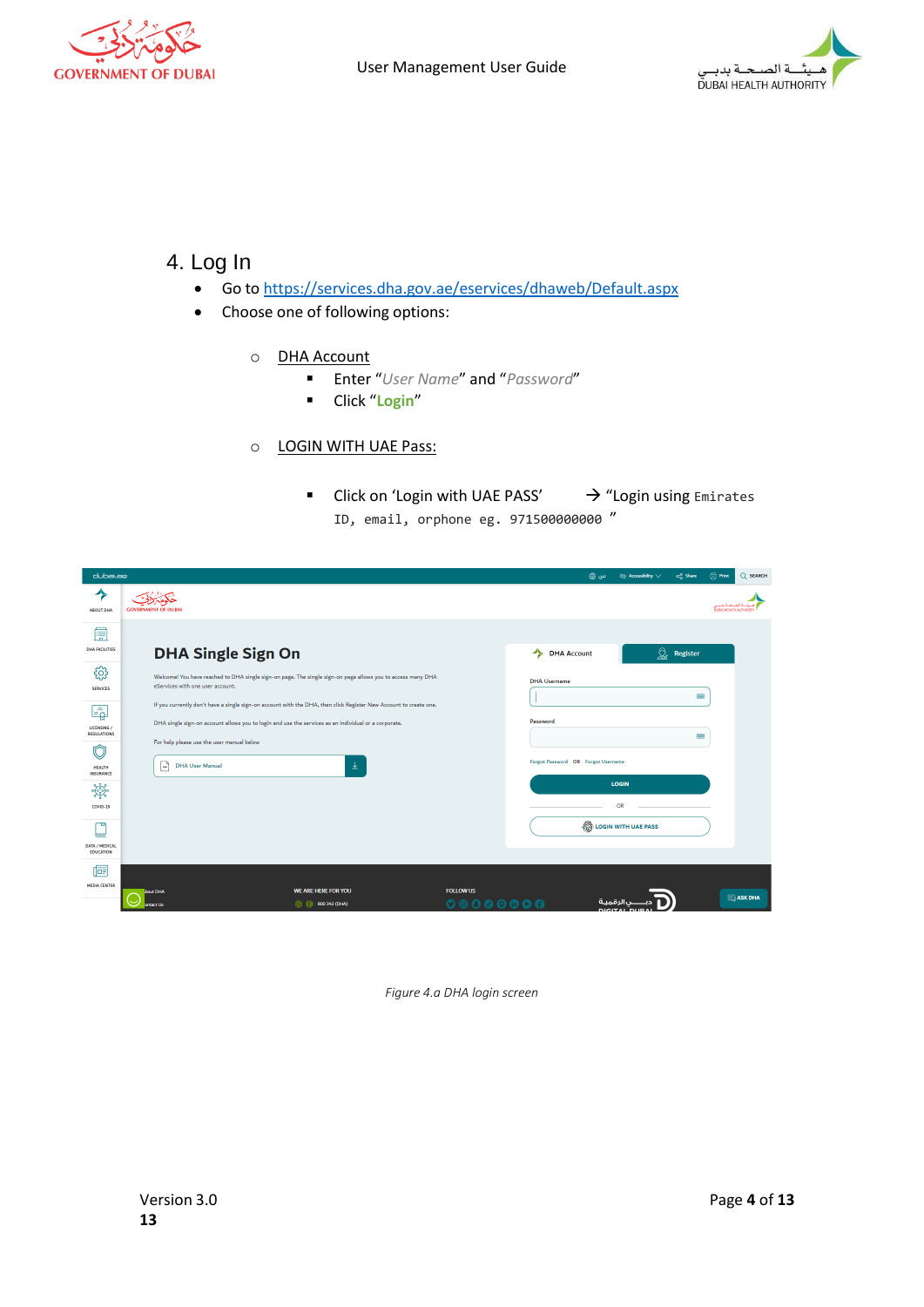

•



- Choose "**Visit Patient Dashboard'** or "**Access Dashboard**" under Corporates to proceed.
- You can access services from the list under General DHA Services

| dubai.ae                                 |                                                                                                                                                                                                               |                                                                                                                                                                       | عربي ∰                                                                                                                                                                  | √ Accessibility ∨ | <b>d</b> Print<br>oce Share                             | C SEARCH                       | <b>DASHBOARD</b> |
|------------------------------------------|---------------------------------------------------------------------------------------------------------------------------------------------------------------------------------------------------------------|-----------------------------------------------------------------------------------------------------------------------------------------------------------------------|-------------------------------------------------------------------------------------------------------------------------------------------------------------------------|-------------------|---------------------------------------------------------|--------------------------------|------------------|
| ᄾ<br>ABOUT DHA                           | We use cookies to ensure that we give the best experience on our website. If you continue, we will assume that you are happy to receive all cookies on the DHA website.<br><b>Continue</b> More About Cookies |                                                                                                                                                                       |                                                                                                                                                                         |                   |                                                         |                                |                  |
| 臝<br><b>DHA FACILITIES</b>               | <b>GOVERNMENT OF DUBAI</b>                                                                                                                                                                                    |                                                                                                                                                                       |                                                                                                                                                                         |                   |                                                         | DUBN HEALTH AUTHORITY          |                  |
| දුලි<br><b>SERVICES</b>                  | ನಿ<br><b>DASHBOARD</b>                                                                                                                                                                                        |                                                                                                                                                                       |                                                                                                                                                                         | <b>ME</b>         | Mohammed Ali Khalid Tes Tes<br><b>LANDING DASHBOARD</b> |                                |                  |
| ا چ<br>LICENSING /<br><b>REGULATIONS</b> |                                                                                                                                                                                                               | Welcome Mohammed Ali Khalid Tes Test Esra Ahmed Khalid Last NameProfile Uuuu                                                                                          |                                                                                                                                                                         |                   | <b>General DHA Services</b>                             |                                |                  |
| HEALTH<br>INSURANCE                      | have multiple profiles/dashboards and navigate between them seamlessly.<br>You can also use our general services from the right panel in the meantime.                                                        | Please help us know you better so we can personalise your experience and dashboard. You can select from your primary profile with DHA from the options below. You can |                                                                                                                                                                         |                   | <b>CLINICAL ATTACHMENT</b>                              | →                              |                  |
| 资<br>COVID-19                            | Lets setup your DHA services profile                                                                                                                                                                          |                                                                                                                                                                       |                                                                                                                                                                         |                   | FELLOWSHIP PROGRAM SYSTEM<br>SMART MAZAD                | $\rightarrow$<br>$\rightarrow$ |                  |
| DATA / MEDICAL<br>EDUCATION              |                                                                                                                                                                                                               | 風                                                                                                                                                                     |                                                                                                                                                                         |                   | <b>THOUGHTS</b>                                         | $\rightarrow$                  |                  |
| 悔<br><b>MEDIA CENTER</b>                 | <b>DHA SERVICES FOR</b><br><b>PATIENTS</b>                                                                                                                                                                    | <b>DHA SERVICES FOR</b><br><b>CORPORATES</b>                                                                                                                          | DHA SERVICES FOR<br><b>HEALTH PROFESSIONALS /</b>                                                                                                                       |                   | MEDICAL SPONSORSHIP SERVICE<br><b>EVENT MANAGEMENT</b>  | $\rightarrow$                  |                  |
|                                          | Set up a patient profile for you and your<br>dependents. Manage lab results, medication,<br>vaccinations and other health information.                                                                        | Use DHA portal as a corporate and manage<br>services for your business. You can add new<br>profiles or connect existing profiles.                                     | <b>FACILITIES</b><br>If you are a health professional in Dubai or<br>looking to practice in Dubai, use DHA services<br>for Health Professionals and Facilities by using |                   | DUBAI NEONATAL NETWORK (DNN)                            | $\rightarrow$<br>$\rightarrow$ |                  |
| <b>Excessive Contractor</b>              | <b>VISIT PATIENT DASHBOARD</b>                                                                                                                                                                                | <b>ACCESS DASHBOARD</b>                                                                                                                                               | this option.<br><b>VISIT SHERYAN PORTAL</b>                                                                                                                             |                   |                                                         |                                | $\Box$ ASK DHA   |

*Figure 4.b Landing Dashboard*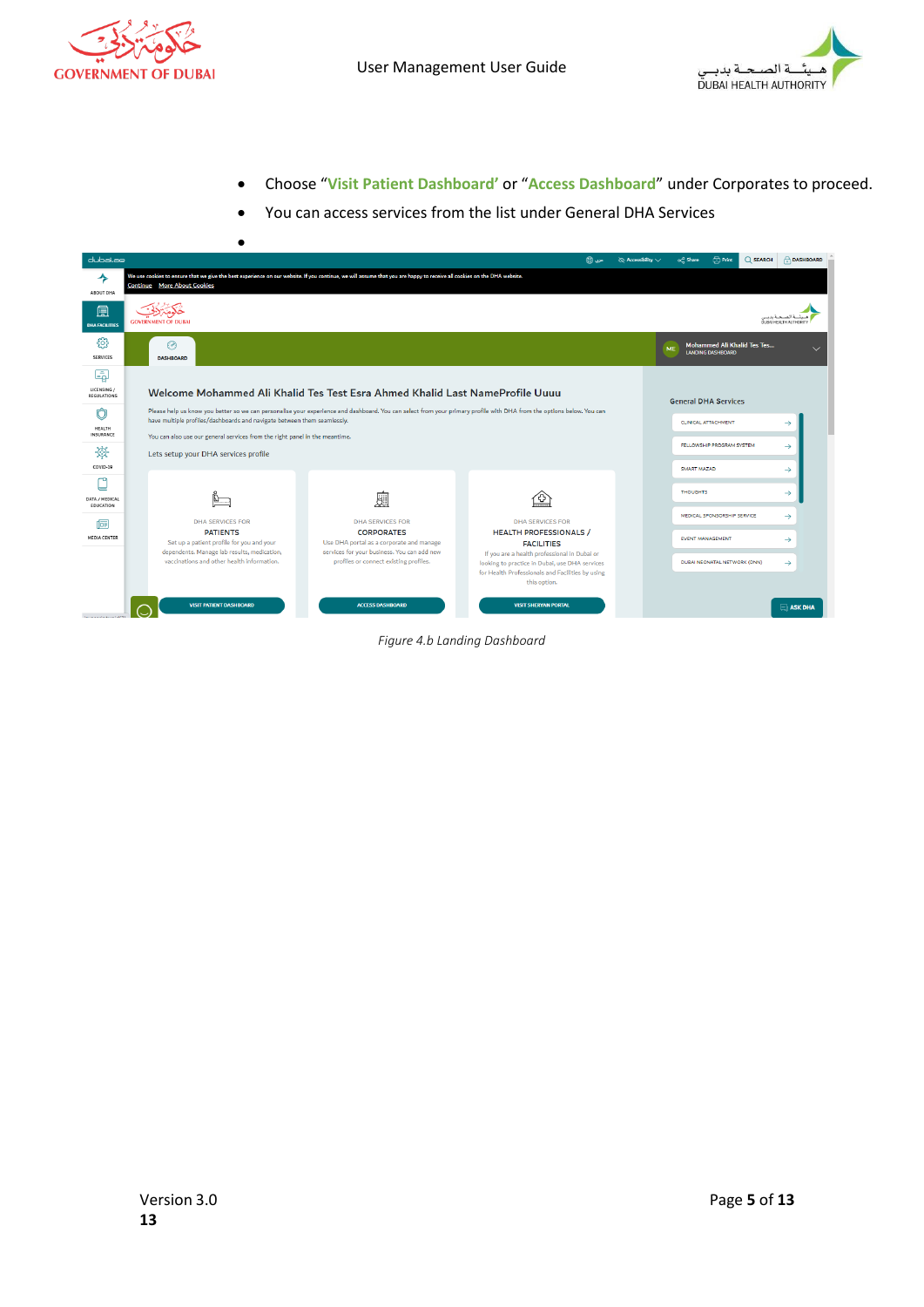<span id="page-5-0"></span>



#### 5. Forgot Password

• For DHA Single Sign On: Go to

<https://services.dha.gov.ae/eservices/DHAWeb/Default.aspx>

- o Click "**Forgot Password?**" link
- o Provide your registered email address or username and click on Submit

| dubai.ae                                         | candidate.cliksource.com   |                                                                                         | ∍ س@ | $\otimes$ Accessibility $\vee$ | $\alpha_0^0$ Share | $\binom{n}{2}$ Print | $Q$ SEARCH                                 | $\bigoplus$ LOGIN |
|--------------------------------------------------|----------------------------|-----------------------------------------------------------------------------------------|------|--------------------------------|--------------------|----------------------|--------------------------------------------|-------------------|
| ⅍<br>ABOUT DHA                                   | <b>GOVERNMENT OF DUBAI</b> |                                                                                         |      |                                |                    |                      | لصحنة بديس<br><b>DURAL HEALTH AUTHORIT</b> |                   |
| 峊<br>DHA FACILITIES                              |                            | <b>Forgot Password</b>                                                                  |      |                                |                    |                      |                                            |                   |
| ૹૢૺ<br>SERVICES                                  |                            | Forgot Your DHA Service Password?<br>(Enter your registered User Name or Email address) |      |                                |                    |                      |                                            |                   |
| $\bar{\mathbb{F}}$<br>LICENSING /<br>REGULATIONS |                            | <b>User Name or Email Id</b><br>Type your username or email                             |      |                                |                    |                      |                                            |                   |
| Û<br>HEALTH<br>INSURANCE                         |                            | e                                                                                       |      |                                |                    |                      |                                            |                   |
| aforo<br>COVID-19                                |                            | I'm not a robot<br>reCAPTCHA<br>Privacy - Terms<br><b>SUBMIT</b>                        |      |                                |                    |                      |                                            |                   |
| ঢ্ৰ<br>╘<br>DATA / MEDICAL<br>EDUCATION          |                            |                                                                                         |      |                                |                    |                      |                                            |                   |
| 屆                                                |                            |                                                                                         |      |                                |                    |                      |                                            |                   |

o Choose how you would like to get the authentication code via Email or Mobile number .Please note choice for mobile number is displayed only when a valid mobile number is associated with this account.

| dubai.ao                                                |                            |                                                                                                                                                               | $\infty$ Accessibility $\vee$ | o <sub>n</sub> <sup>o</sup> Share | <b>G</b> Print | Q SEARCH              | $\bigoplus$ LOGIN |
|---------------------------------------------------------|----------------------------|---------------------------------------------------------------------------------------------------------------------------------------------------------------|-------------------------------|-----------------------------------|----------------|-----------------------|-------------------|
| ⅍<br>ABOUT DHA                                          | <b>GOVERNMENT OF DUBAI</b> |                                                                                                                                                               |                               |                                   |                | DURAL HEALTH AUTHORIT |                   |
| 峊<br><b>DHA FACILITIES</b><br>सुरे                      |                            | <b>Reset Password</b>                                                                                                                                         |                               |                                   |                |                       |                   |
| SERVICES<br>$\bar{\Xi_2}$<br>LICENSING /<br>REGULATIONS |                            | How would you like to get your authentication code?<br>Receive authentication code on: 009715xxxxx75<br>O Receive authentication code on : ritxxxxx@yahoo.com |                               |                                   |                |                       |                   |
| Ò<br>HEALTH<br>INSURANCE<br><b>ofogo</b>                |                            | <b>SUBMIT</b>                                                                                                                                                 |                               |                                   |                |                       |                   |
| COVID-19<br>ঢা<br>=                                     |                            |                                                                                                                                                               |                               |                                   |                |                       |                   |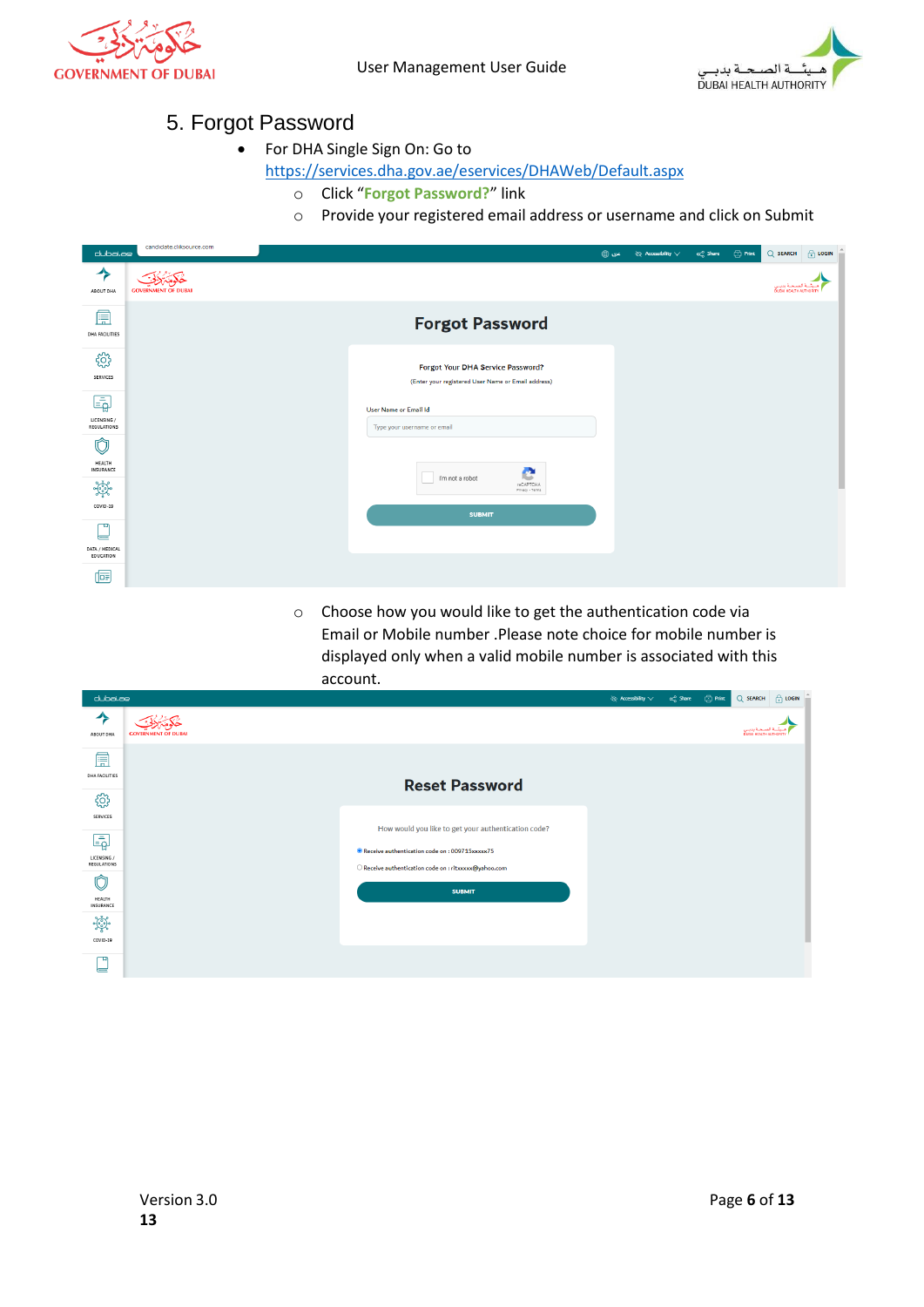



o Once submitted the below shown screen will be displayed prompting for the authentication code.

| <b>One-Time Password</b>            |
|-------------------------------------|
| The OTP code is sent to             |
| 009715xxxxx                         |
| Enter the one-time password (OTP).  |
| 2094-                               |
| <b>RESEND CODE</b><br><b>SUBMIT</b> |
|                                     |
|                                     |
|                                     |

o Once submitted please enter the new password & Confirm New Password. Click on Change Password and the password will be updated.

| .). Please do not include username in the password. Please note you cannot use 5 last previous passwords. | Please select a password that meets all of the following criteria: It should be between 8 to 20 Characters; Must contain at least one alphabet, one numeric character (0-9) .Allowed special characters (@!#\$^*_ |  |
|-----------------------------------------------------------------------------------------------------------|-------------------------------------------------------------------------------------------------------------------------------------------------------------------------------------------------------------------|--|
|                                                                                                           | <b>Reset Password</b>                                                                                                                                                                                             |  |
|                                                                                                           | Enter your new password                                                                                                                                                                                           |  |
|                                                                                                           | New password<br>New password                                                                                                                                                                                      |  |
|                                                                                                           | Confirm New password<br>Confirm New password                                                                                                                                                                      |  |
|                                                                                                           | <b>CHANGE PASSWORD</b>                                                                                                                                                                                            |  |
|                                                                                                           | <b>RESET</b>                                                                                                                                                                                                      |  |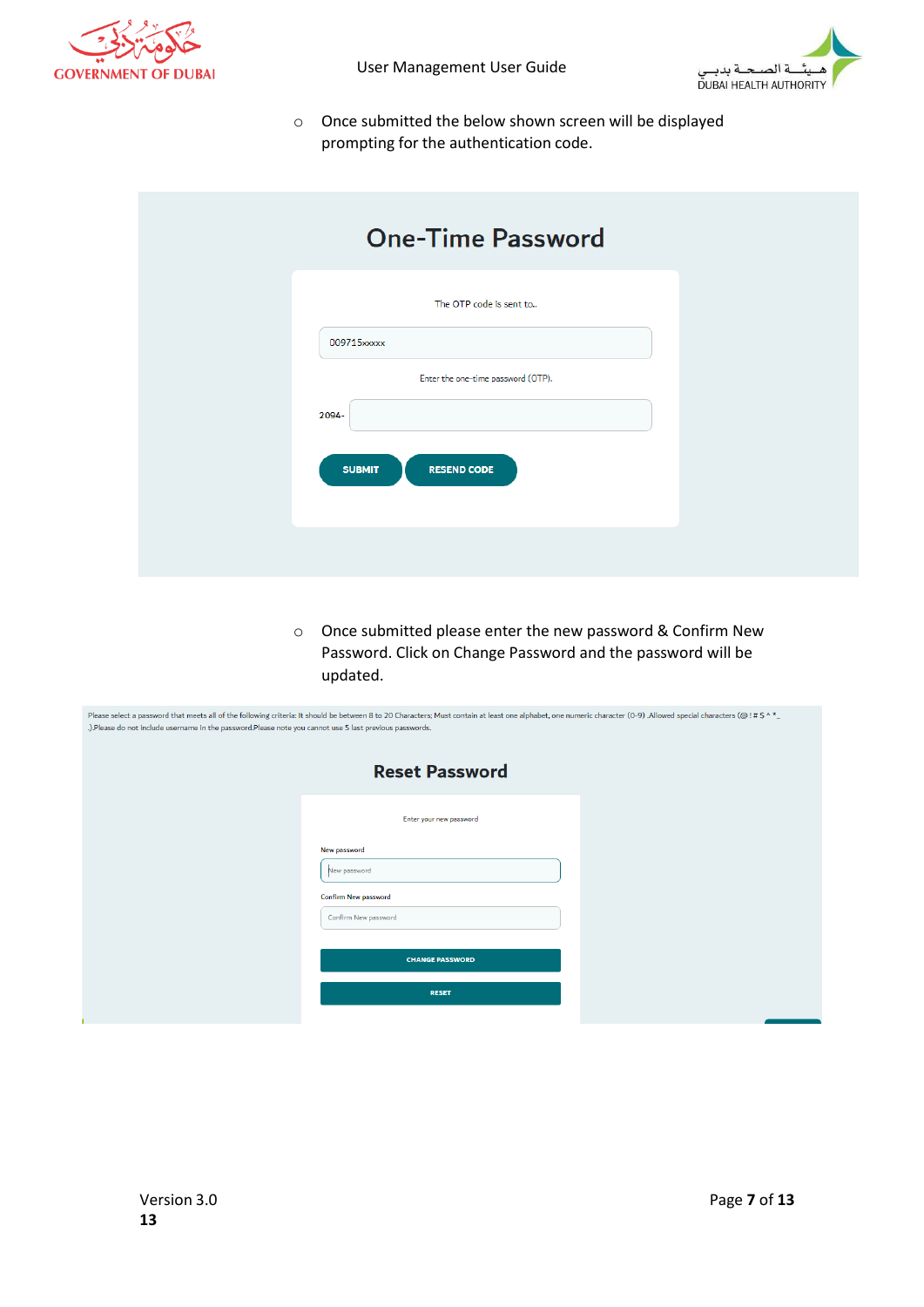



### <span id="page-7-0"></span>7. Forget UserName

• Click "**Forgot User Name?**" link

| <b>DHA Username</b> |                                    |             |
|---------------------|------------------------------------|-------------|
|                     |                                    | 医器          |
|                     |                                    |             |
| Password            |                                    |             |
|                     |                                    | <b>FEET</b> |
|                     | Forgot Password OR Forgot Username |             |
|                     | <b>LOGIN</b>                       |             |
|                     |                                    |             |

• Enter the registered email address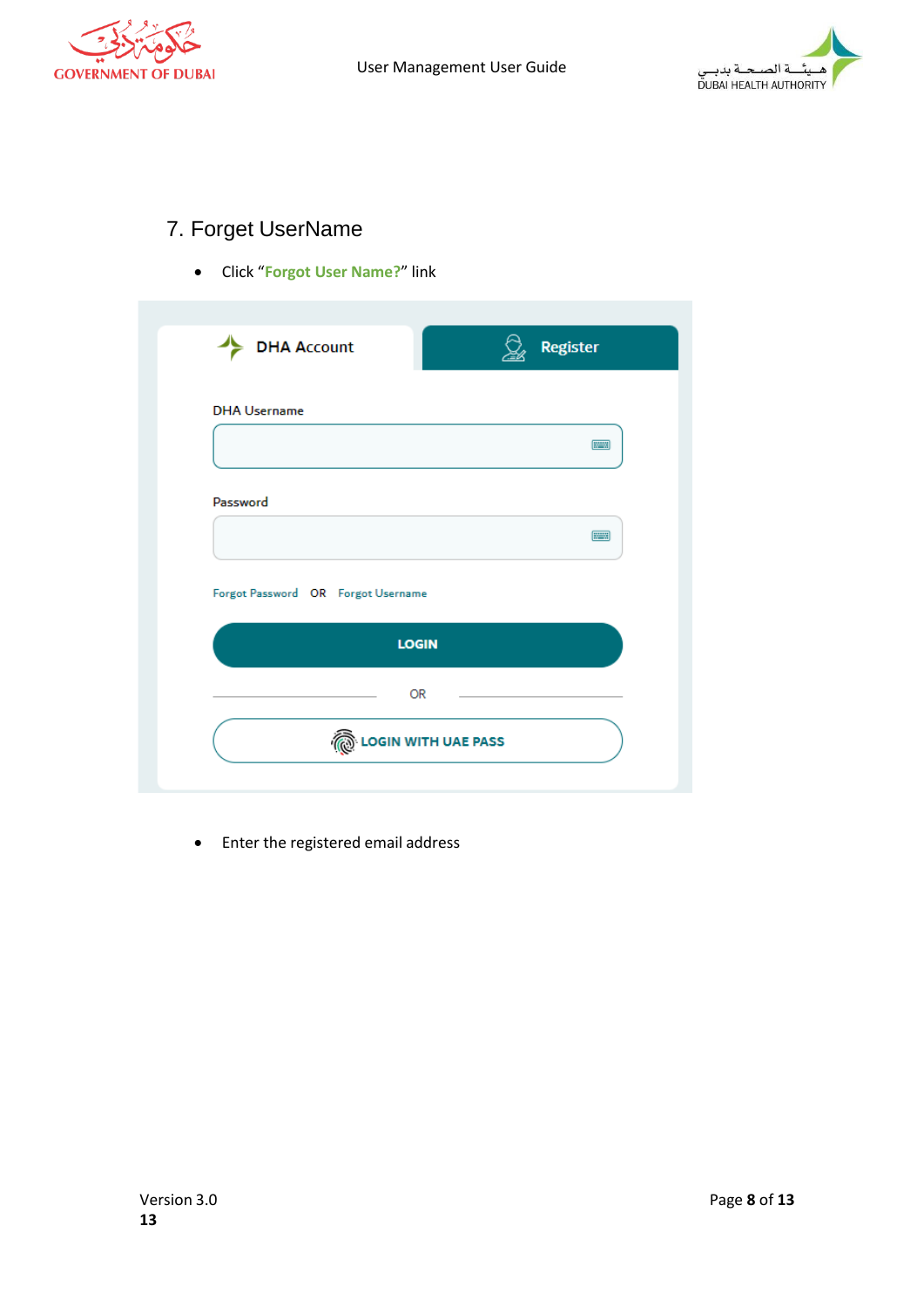

User Management User Guide



| <b>Forgot User Name</b>                                                    |  |
|----------------------------------------------------------------------------|--|
| Forgot Your DHA Service UserName?<br>(Enter your registered Email address) |  |
| Email<br>Type your registered email                                        |  |
| I'm not a robot<br>reCAPTCHA<br>Privacy - Terms                            |  |
| <b>SUBMIT</b>                                                              |  |
|                                                                            |  |

• OTP will be sent to the email address. Please enter the OTP in the below screen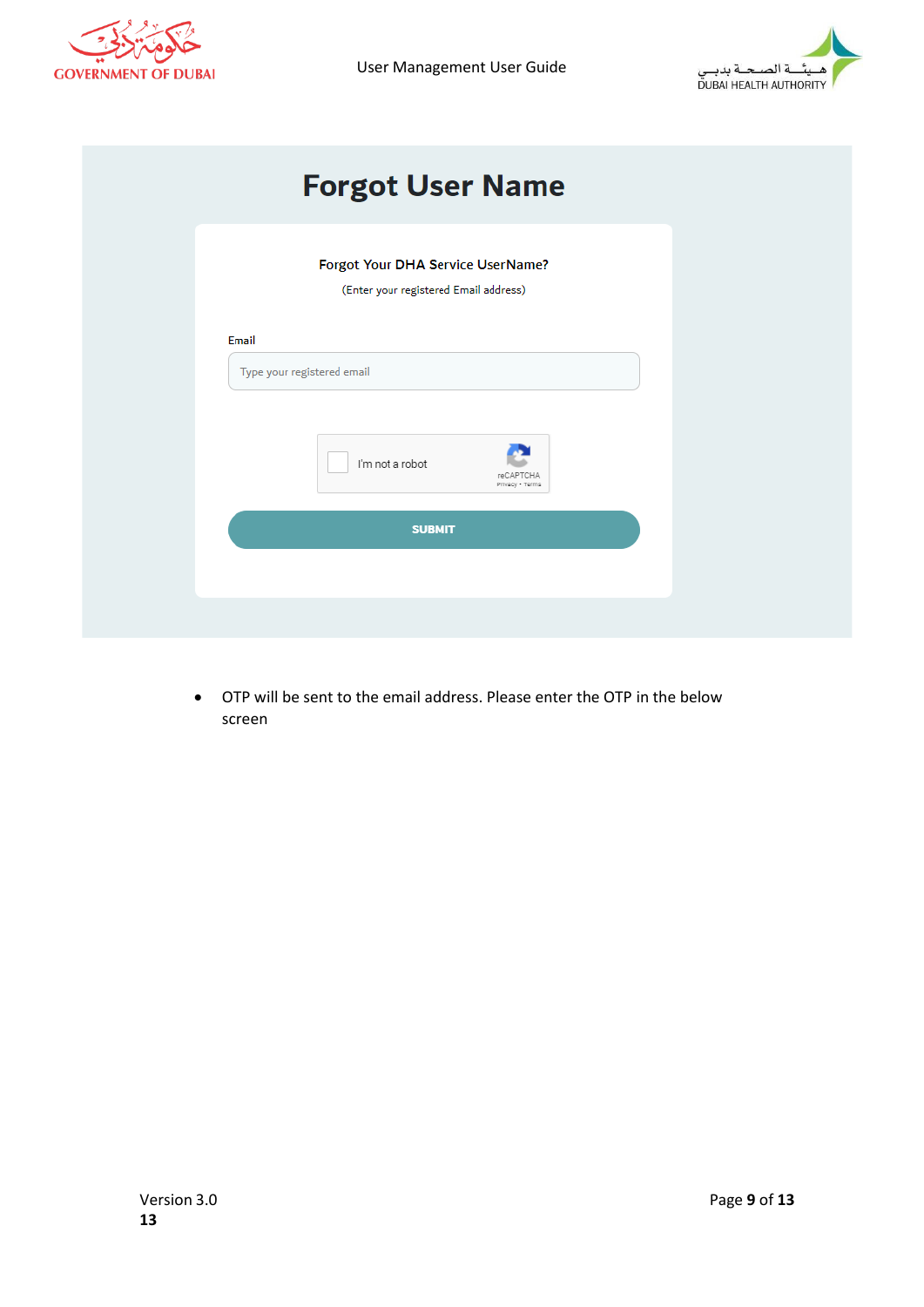

User Management User Guide



# **One-Time Password**

| The OTP code is sent to             |
|-------------------------------------|
| r*********r@yahoo.com               |
| Enter the one-time password (OTP).  |
| 1411-                               |
| <b>SUBMIT</b><br><b>RESEND CODE</b> |
|                                     |
|                                     |
|                                     |

• After successful OTP verification, username will be sent to the Email address.

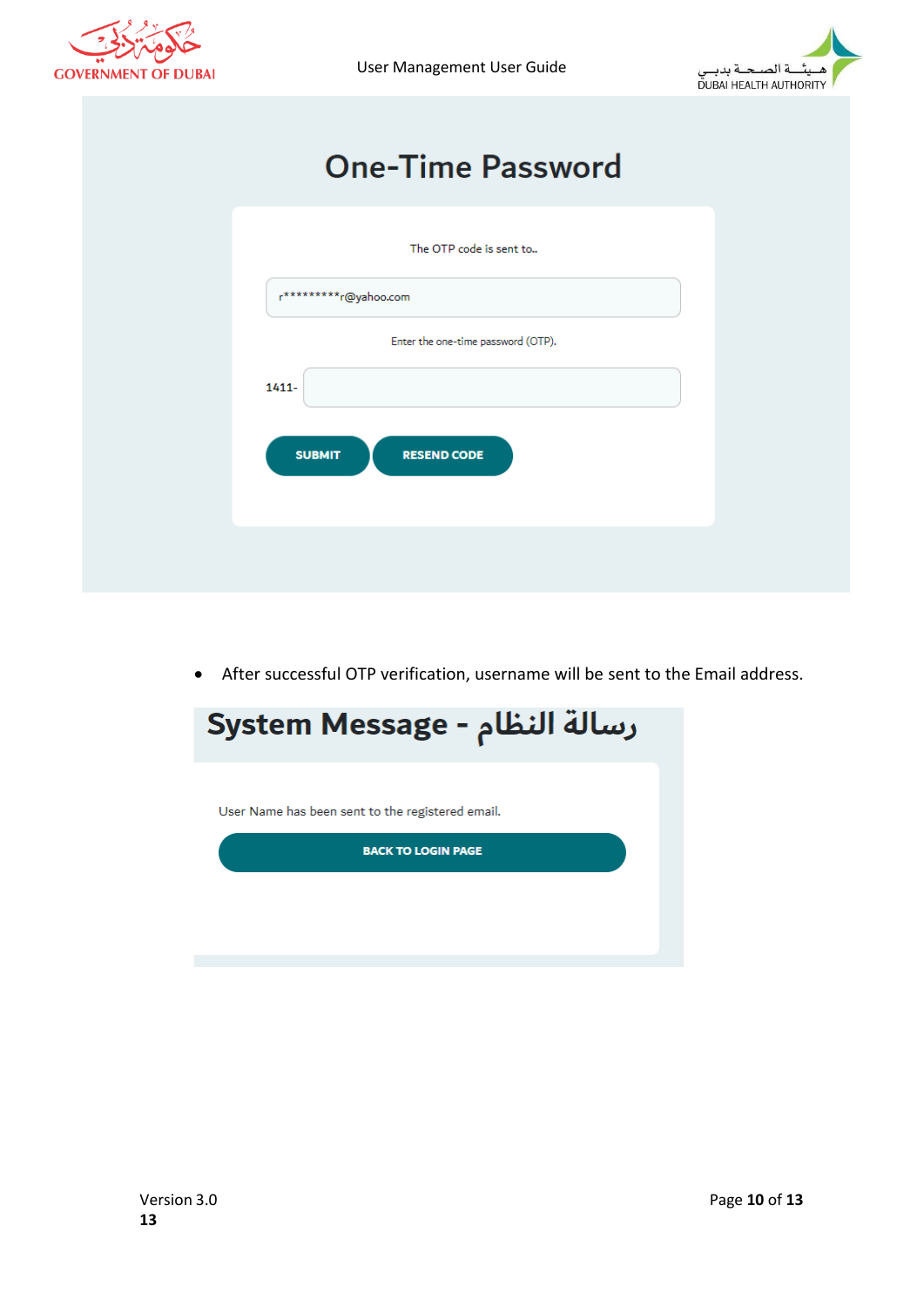<span id="page-10-0"></span>



#### 8. Edit Profile

- Open menu next to username at top right corner
- Click "**Edit Profile**"

| dubai.ae                           |                                                                                                                                                                                                                                                                                                                                 | ∂o Accessibility ∨ | od Share                      | $\Box$ Print                                                   | <b>Q</b> SEARCH | <b>DASHBOARD</b> |
|------------------------------------|---------------------------------------------------------------------------------------------------------------------------------------------------------------------------------------------------------------------------------------------------------------------------------------------------------------------------------|--------------------|-------------------------------|----------------------------------------------------------------|-----------------|------------------|
| ⅍<br>ABOUT DHA                     | We use cookies to ensure that we give the best experience on our website. If you continue, we will assume that you are happy to receive all cookies on the DHA website.<br><b>Continue</b> More About Cookies                                                                                                                   |                    |                               |                                                                |                 |                  |
| 臝<br><b>DHA FACILITIES</b>         | <b>GOVERNMENT OF DURAL</b>                                                                                                                                                                                                                                                                                                      |                    |                               |                                                                |                 |                  |
| සු<br><b>SERVICES</b>              | $\odot$<br><b>DASHBOARD</b>                                                                                                                                                                                                                                                                                                     |                    | ME                            | <b>Mohammed Ali Khalid Tes Tes</b><br><b>LANDING DASHBOARD</b> |                 | $\checkmark$     |
| لهًا<br>LICENSING /<br>REGULATIONS | Welcome Mohammed Ali Khalid Tes Test Esra Ahmed Khalid Last NameProfile Uuuu                                                                                                                                                                                                                                                    |                    | <b>Edit Profile</b><br>Logout |                                                                |                 |                  |
| Û<br>HEALTH<br>INSURANCE           | Please help us know you better so we can personalise your experience and dashboard. You can select from your primary profile with DHA from the options below. You can<br>have multiple profiles/dashboards and navigate between them seamlessly.<br>You can also use our general services from the right panel in the meantime. |                    |                               | <b>CLINICAL ATTACHMENT</b>                                     |                 | →                |
| 燉                                  | Lets setup your DHA services profile                                                                                                                                                                                                                                                                                            |                    |                               | FELLOWSHIP PROGRAM SYSTEM                                      |                 | →                |



• In order to change email click "**Change Email**"

| <b>Edit Profile</b><br><b>Account Information</b> |                            |                     |                                                        |
|---------------------------------------------------|----------------------------|---------------------|--------------------------------------------------------|
| Username <sup>*</sup>                             |                            | Email Address *     |                                                        |
| uaepass12345                                      |                            | uaepass321@cuvox.de |                                                        |
| <b>CHANGE PASSWORD</b>                            |                            | <b>CHANGE EMAIL</b> |                                                        |
| <b>Personal Information</b>                       |                            |                     |                                                        |
| First Name*<br>Mohammed Ali Khalid Tes Test       | Middle Name<br>Middle Name |                     | Last Name *<br>Esra Ahmed Khalid Last NameProfile Uuuu |
|                                                   |                            |                     |                                                        |
| Nationality *                                     | Gender *                   |                     | Mobile *                                               |
| Antigua and Barbuda                               | Male<br>$\check{~}$        | $\checkmark$        | $\equiv -1919490140134$                                |
| <b>SAVE CHANGES</b>                               |                            |                     |                                                        |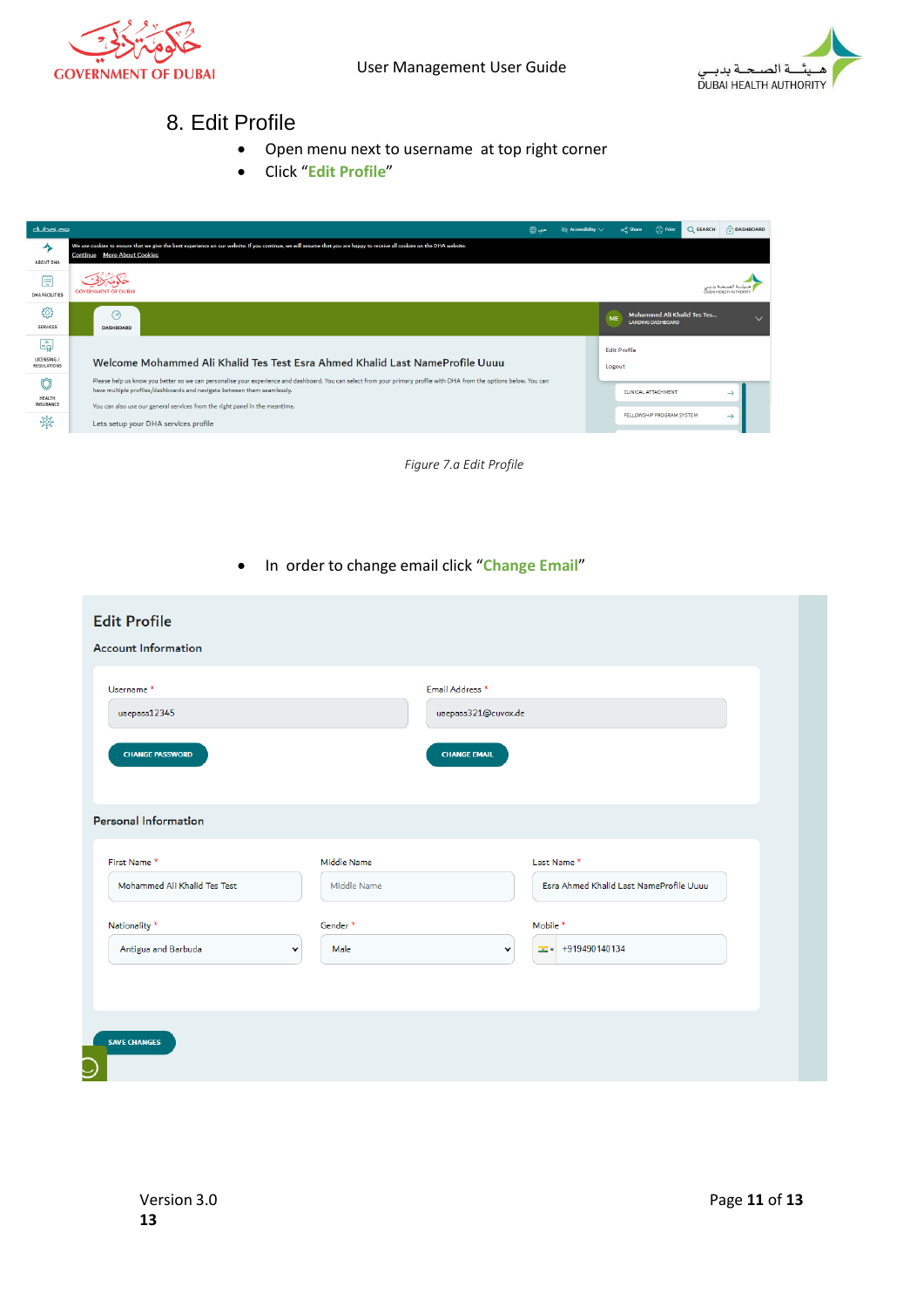



• Update the Email address in the text box and click on 'Save Email'. An OTP will be sent to the new email address.

| ⊙<br><b>DASHBOARD</b>                             |                                        |
|---------------------------------------------------|----------------------------------------|
| <b>Edit Profile</b><br><b>Account Information</b> |                                        |
| Username <sup>*</sup><br>uaepass12345             | Email Address *<br>uaepass321@cuvox.de |
| <b>CHANGE PASSWORD</b>                            | <b>SAVE EMAIL</b><br><b>CANCEL</b>     |

• Provide the proper authentication code, the system confirms the email id change.

|                                                                      | $\times$ |
|----------------------------------------------------------------------|----------|
| Verify OTP                                                           |          |
| Enter the OTP sent to your email to confirm and update your profile. |          |
| Enter OTP*                                                           |          |
| Enter OTP                                                            |          |
|                                                                      |          |
| <b>VERIFY</b>                                                        |          |
|                                                                      |          |
|                                                                      |          |
|                                                                      |          |